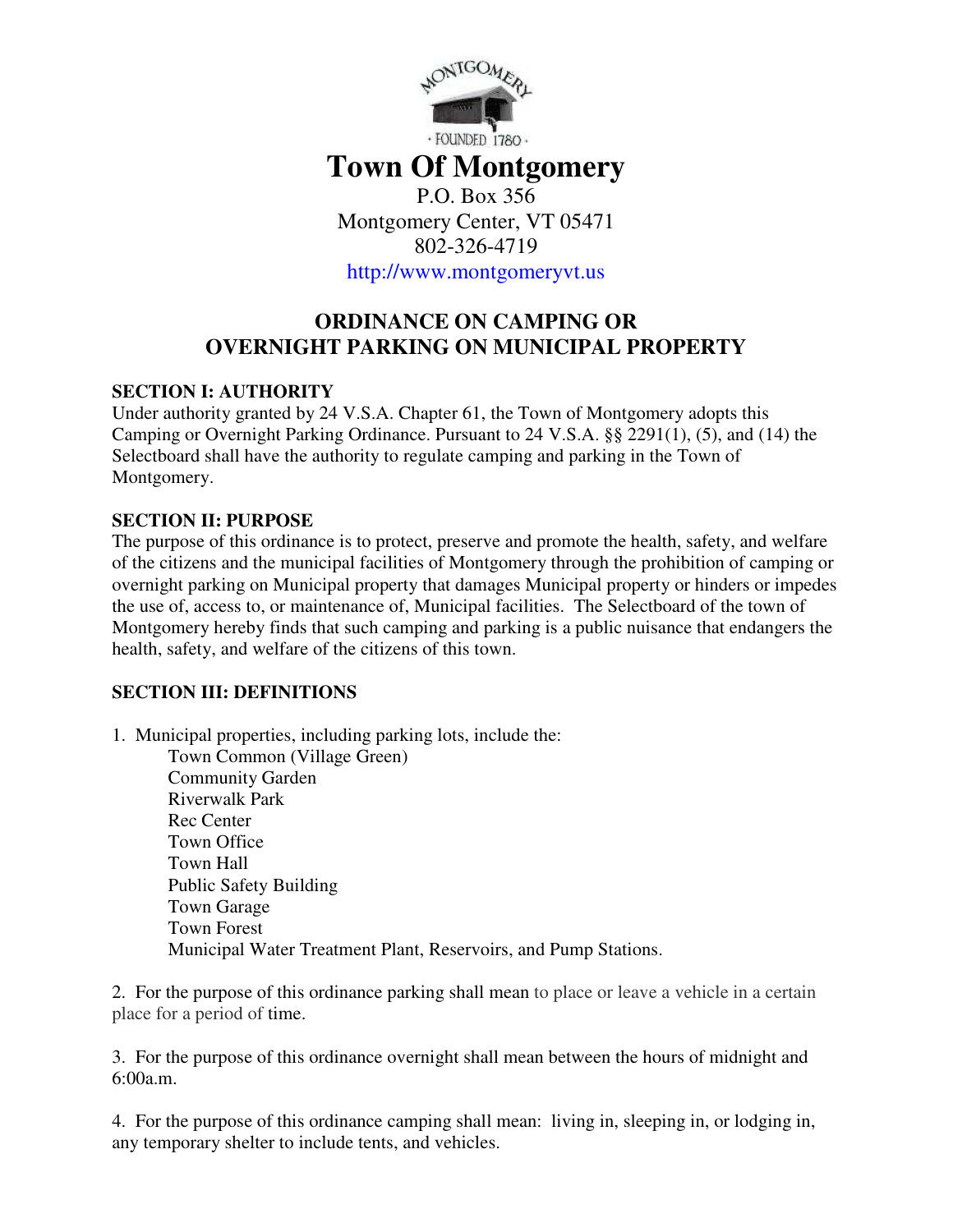### **SECTION IV: PROHIBITED CONDUCT**

It shall be unlawful for any persons to:

- A. Park any vehicle overnight on any municipal property.
- B. Camp on any municipal property except as part of a Town approved program.

**SECTION V: ENFORCEMENT.** This is a civil ordinance and shall be enforced by any law enforcement officer, the constable, or any official duly appointed by the Selectboard, and in the Vermont Judicial Bureau in accordance with 24 V.S.A. §§1974a et seq. Vehicles parked in violation of these regulations may be towed by order of above officials at the expense of the owner.

#### **SECTION VI. PENALTIES AND COSTS.**

- A. First offense: Written warning
- B. Second offense \$50.00 full penalty/\$25.00 waiver penalty
- C. Third offense \$75.00 full penalty/\$50.00 waiver penalty
- D. Subsequent offenses \$100.00

**SECTION VII: OTHER LAWS.** This ordinance is in addition to all other Ordinances of the Town of Montgomery and all applicable laws of the State of Vermont.

**SECTION VIII: SEVERABILITY.** If any section of this ordinance is held by a court of competent jurisdiction to be invalid, such finding shall not invalidate any other part of this ordinance.

**SECTION IX: EFFECTIVE DATE.** This ordinance shall become effective 60 days after its adoption by the Montgomery Selectboard. If a petition is filed under 24 V.S.A. § 1973, that statute shall govern the taking effect of this ordinance.

**Date** 

**Selectboard Signatures ( On recorded copy)** 

**Kenneth Cota Scott Perry Wendy Howard** 

**Carol McGregor Susan Regan** 

**Town Clerk Attestation** 

**Renee Patterson**